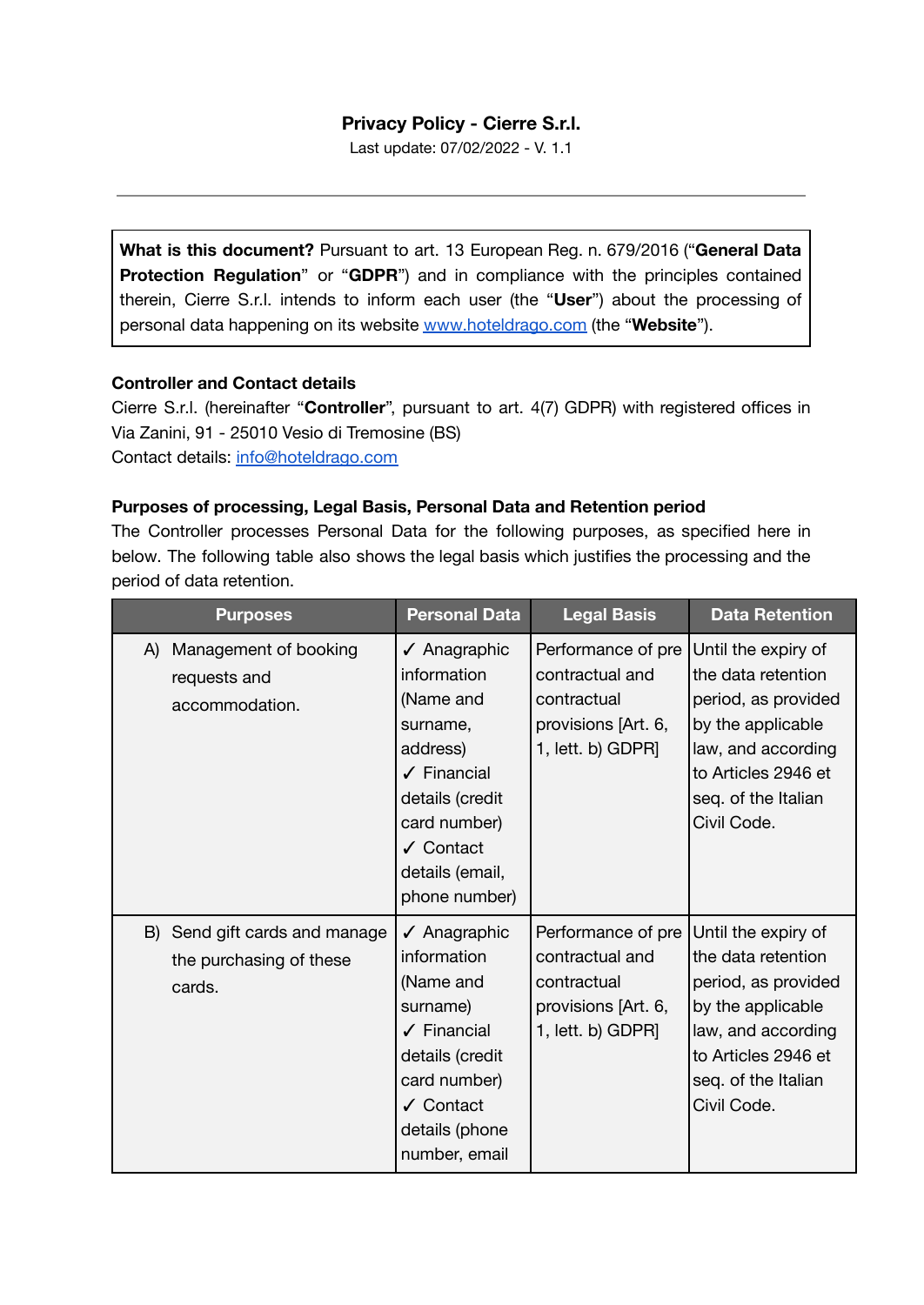|    |                                                                                                         | of the User and<br>the receiver)                                                                                                                                                                    |                                                                  |                                                                                                                   |
|----|---------------------------------------------------------------------------------------------------------|-----------------------------------------------------------------------------------------------------------------------------------------------------------------------------------------------------|------------------------------------------------------------------|-------------------------------------------------------------------------------------------------------------------|
| C) | Respond to information<br>requests.                                                                     | $\sqrt{\phantom{a}}$ Anagraphic<br>information<br>(Name and<br>surname)<br>✔ Contact<br>details (email,<br>phone number)                                                                            | Consent [Art. 6, 1,<br>lett. a) GDPR]                            | For the period of<br>time necessary to<br>answer the User.                                                        |
|    | D) Send materials for marketing<br>purposes (by mail, SMS or<br>email).                                 | ✔ Anagraphic<br>information<br>(Name and<br>surname,<br>address)<br>✔ Contact<br>details (email,<br>phone number)                                                                                   | Consent [Art. 6, 1,<br>lett. a) GDPR]                            | Until withdrawal of<br>consent and, in any<br>case, not later than<br>24 months from the<br>date of last contact. |
| E) | Allow the Controller to<br>accomplish all formalities<br>required by law.                               | $\sqrt{\phantom{a}}$ Anagraphic<br>information<br>(Name and<br>surname,<br>address)<br>✔ Contact<br>details (email)                                                                                 | Legal obligation<br>[Art. 6, 1, lett. c)<br>GDPR]                | Until the expiry of<br>the data retention<br>period, as provided<br>by the applicable<br>law.                     |
| F) | Improve the Website by<br>analyzing how Users<br>navigate and/or use the<br>Website.                    | $\checkmark$ IP Address                                                                                                                                                                             | Legitimate interest<br>[Art. 6, 1, lett. f)<br>GDPR]             | Not applicable<br>(aggregate or<br>anonymous data).                                                               |
|    | G) Detecting or preventing<br>fraudulent activity and<br>exercising the Controller's<br>rights in Court | ✔ Anagraphic<br>information<br>(Name and<br>surname)<br>✔ Contact<br>details (email)<br>$\checkmark$ IP Address<br>$\checkmark$ domain<br>names of User's<br>computer.<br>√ URI Address<br>(Uniform | Legitimate interest<br>[Art. 6, 1, lett. f)<br>GDPR <sub>I</sub> | 10 years.                                                                                                         |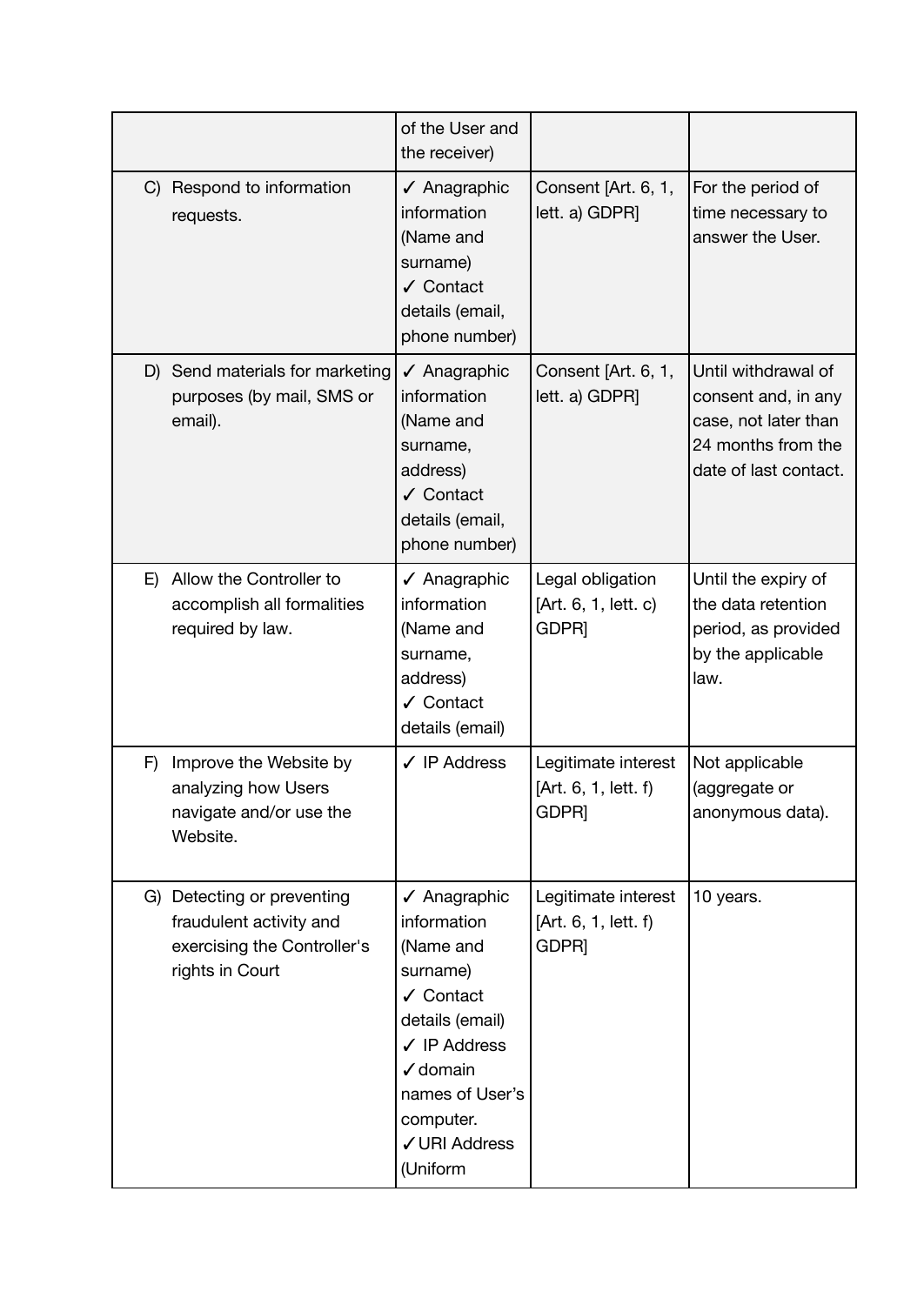| Resource<br>Identifier) of |  |
|----------------------------|--|
| booking request            |  |
| and the time of            |  |
| the request.               |  |

The processing of Personal Data referred to in points (A) and (B) is necessary for the performance of the contract signed by the User, or in order to take steps at request prior to entering into a contract with the User or with the gift card Receiver. Any refusal makes it impossible for the Controller to fulfil that purpose.

The processing of Personal Data referred to in points (C) and (D) is voluntary. The absence of User's consent shall have no impact on the completion of the contract.

## **Processing modalities**

The processing of Personal Data will take place through automated and/or manual tools in order to ensure proper security measures to prevent access, disclosure, loss, incorrect, illegal or unauthorized use of data.

## **Data sharing**

Personal Data may be shared with the following external subjects: (i) Internet service providers, software companies and platforms used by the Controller as communication and promotion channel or for booking services (e.g. Nozio S.r.l. for booking service, whose privacy policy is available at the following [link\)](https://www.nozio.biz/copyright-ip-policy-privacy-cookies/); ii) consultants and other third-party service providers who perform services for the Controller and require access to such information to do that job; iii) authorities, government agencies, or judicial courts to meet any applicable law, regulation, legal process, or enforceable governmental request.

These subjects act as autonomous Data Controllers or Data Processors. In the latter case, the Controller has signed a contract pursuant to Art. 28 GDPR (Data Protection Agreement or "DPA").

The list of data processors is available by sending a request to Data Controller at [info@hoteldrago.com](mailto:info@hoteldrago.com).

Personal Data will also be processed by the Controller's internal staff authorised to do so pursuant to Article 29 of the GDPR.

#### **Data Processing Locations**

Personal data are processed and stored at the headquarters of the Controller, as well as in the servers that host the Website and the booking engine software established in the EU. Transfers of Personal Data outside the EEA shall be carried out only with appropriate safeguards, such as adequacy decisions, standard contractual clauses approved by the European Commission or other safeguards provided for in the GDPR.